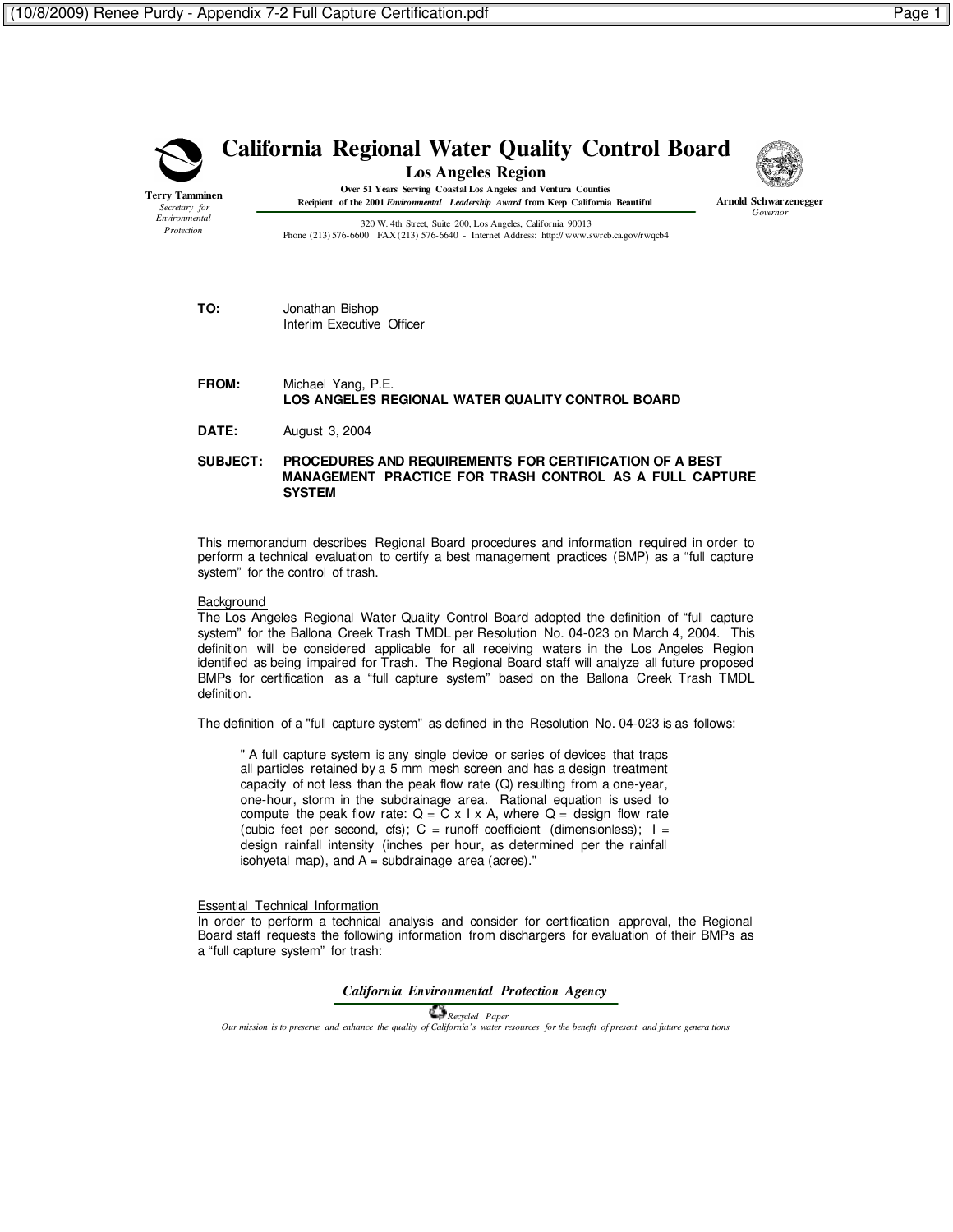# Jonathan Bishop **1988** - 2 - **August 3, 2004**

- 1. Subdrainage area, A that only drains into the pipe containing BMP.
- 2. Hydraulic capacity of the pipe containing BMP at cubic feet per second.
- 3. Average runoff coefficient , C where

 $C = (A1*C1 + A2*C2 + A3*C3 + \dots An*Cn) / (A1 + A2 + A3 + \dots An)$ 

A1 through An represents subareas for each land use, and C1 through Cn represents runoff coefficients for each land use

4. The reported BMP treatment capacity at cubic feet per second.

Los Angeles County Department of Public Works (LACDPW) has already provided an isohyetal map for one-year, one- hour rainfall intensity per definition of a full capture system. For certification, BMP must trap all particles retained by a 5-mm mesh screen, and have a treatment capacity exceeding peak flow rate resulting from a one-year, one-hour, storm in the subdrainage area. In addition, the following requirements must be met:

- End-of-Pipe Configuration: Certain BMPs, which can create a pressure drop, must have an end-of-pipe configuration and not rely on diversion weirs.
- Adequate Pipe Sizing: The pipes carrying the flows from the subdrainage area should be able to handle peak flows.
- Regular Inspections and Maintenance: The full capture system must be regularly inspected and serviced to continually maintain adequate flow through capacity.

#### Conditional Transferability

The determination and certification that the BMP satisfies the "full capture system" definition of the trash TMDL will allow the system to be used elsewhere in the region. Dischargers will have an on-going obligation to demonstrate that the installation of a particular system is appropriately sized. Likewise, dischargers will be responsible for on-going maintenance to ensure the systems perform to design specifications. The Regional Board will review and consider performance data on continuing basis. In the event data demonstrate that the systems are not performing to the full capture design standard established by the trash TMDL, then the Regional Board reserves the ability to rescind the certification for subsequent installations.

#### **Process for Submittal**

A letter requesting "full capture system certification" along with supporting documentation must be submitted to the Regional Board Executive Officer to start the process. Within thirty (30) days of receipt of the letter and documentation, the Regional Board staff will contact the proponent, and schedule a time for a presentation to Regional Board staff and to perform a site survey if necessary. At the conclusion of the presentation, Regional Boards staff will

#### *California Environmental Protection Agency*

 *Recycled Paper Our mission is to preserve and enhance the quality of California's water resources for the benefit of present and future genera tions*